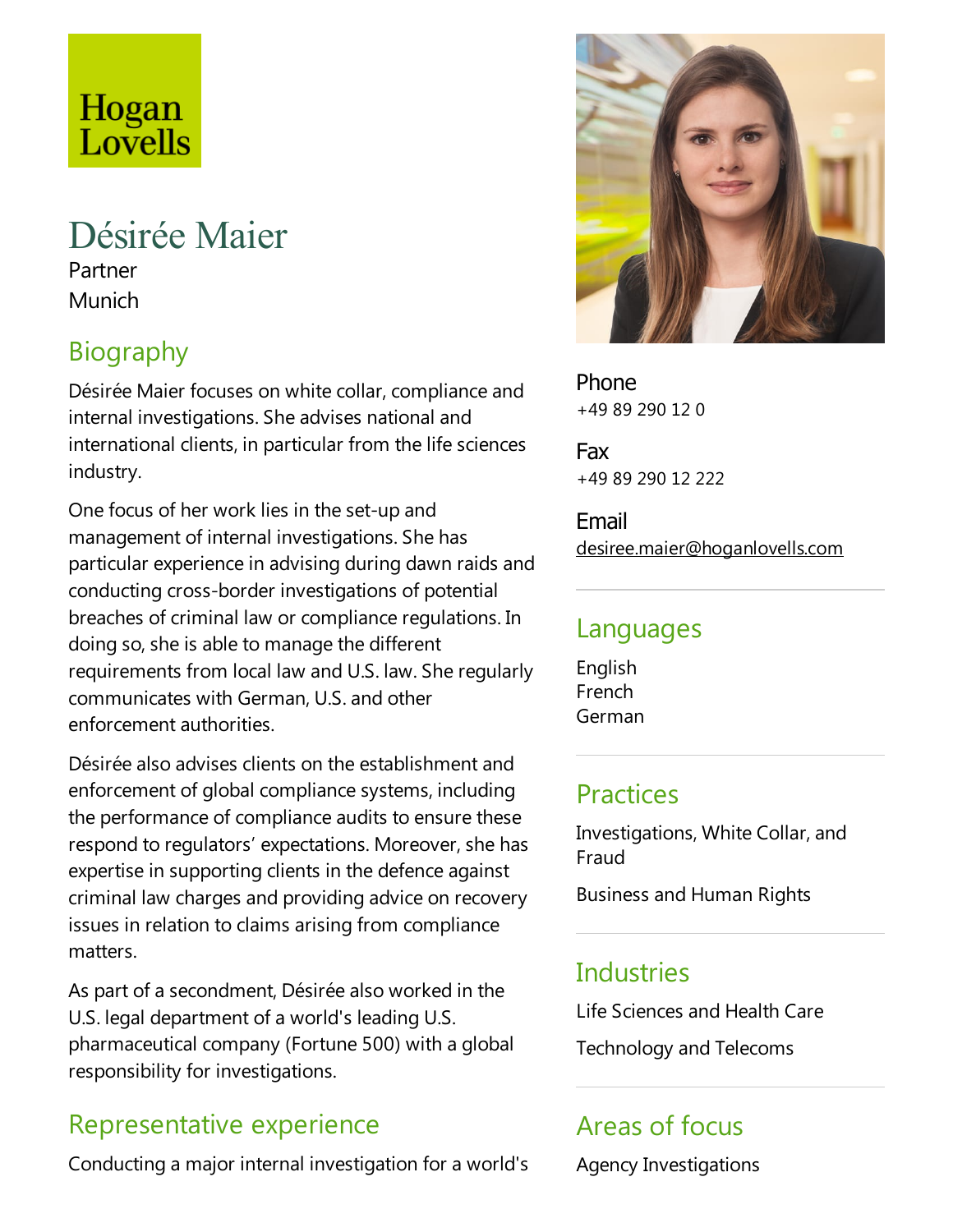leading pharmaceutical company regarding compliance of various sales measures with local anti-corruption laws.

Advising a globally acting manufacturer of medical devices on updating its global compliance system.

Advising a world's leading Fortune 500 company on an internal investigation related to an Italian public prosecutor's tax and bribery allegations.

Conducting an internal investigation in various European countries for a worldwide acting healthcare distributor (Fortune 500) into allegations around the CE certificate.

Conducting an investigation for a worldwide leading medical supplies producer (DAX 40), relating to potential embezzlement, bribery and tender violations in Ukraine.

Conducting an internal investigation with regard to bribery allegations against a leading Fortune 500 foods company in various Asian countries.

#### Awards and rankings

- Recommended lawyer for Compliance, Legal 500 EMEA, 2021
- Recommended lawyer for Internal Investigations, Legal <sup>500</sup> EMEA, 2021
- Recommended Lawyer for Healthcare and Life Sciences, Legal 500 EMEA, 2021
- Included for Litigation, Best Lawyers™ in Germany, 2021
- **Listed among "Europe's Best Up- and-Coming** Female Lawyers", Law.com, 2021

#### Latest thinking and events

- **News** 
	- Germany's new draft bill to transpose the EU Whistleblower Protection Directive
- **Press Releases** 
	- Statkraft closes the acquisition of the Breeze Three

Bribery and Corruption Dawn Raids

#### Education and admissions

#### Education

Second State Exam in Law, Bavaria, 2012

First State Exam in Law, University of Augsburg, 2010